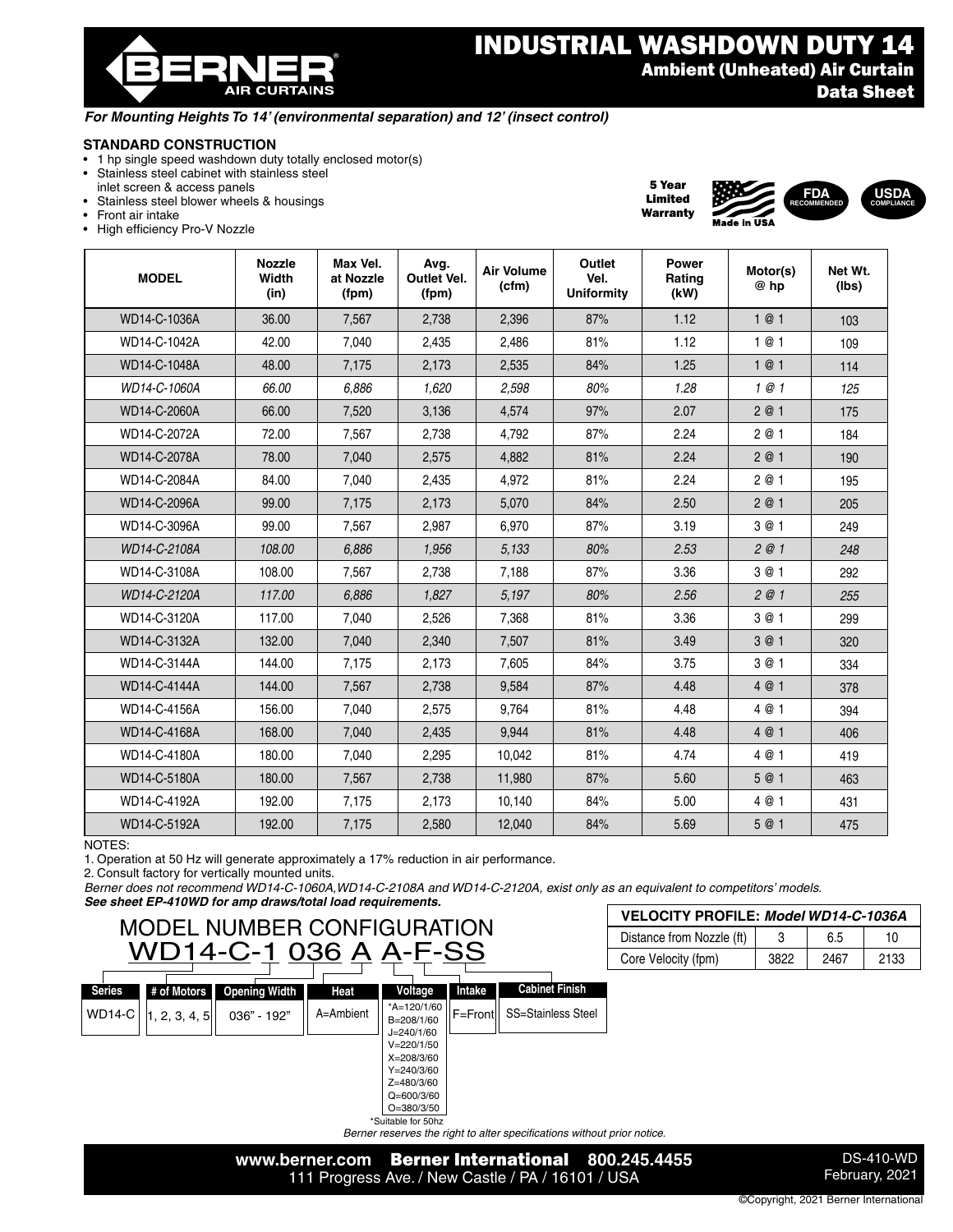## **INDUSTRIAL WASHDOWN-DUTY 14**<br>Ambient (Unheated) Air Curtain **L** Illahos



WD14-C-2120A

|  | Ambient (Unneated) Air Curtain      |  |
|--|-------------------------------------|--|
|  | <b>Electrical Performance Sheet</b> |  |

|                                                                                                              |                  |                            |                                             |                         |                                  |                                             |                  | 240/1/60 (voltage code J) or     |                                      |                  |                             |                                      |
|--------------------------------------------------------------------------------------------------------------|------------------|----------------------------|---------------------------------------------|-------------------------|----------------------------------|---------------------------------------------|------------------|----------------------------------|--------------------------------------|------------------|-----------------------------|--------------------------------------|
|                                                                                                              |                  | 120/1/60 (voltage code A)  |                                             |                         | 208/1/60 (voltage code B)        |                                             |                  | 220/1/50 (voltage code V)        |                                      |                  | 208/3/60 (voltage code X)   |                                      |
|                                                                                                              |                  | MOTOR AMP DRAW = 12.6 each |                                             |                         | <b>MOTOR AMP DRAW = 6.5 each</b> |                                             |                  | <b>MOTOR AMP DRAW = 6.5 each</b> |                                      |                  | MOTOR AMP DRAW = $6.5$ each |                                      |
| <b>MODEL</b>                                                                                                 | #<br><b>CKTS</b> | <b>AMPS PER CIRCUIT</b>    | <b>BREAKER RATING</b><br><b>PER CIRCUIT</b> | #<br><b>CKTS</b>        | <b>AMPS PER CIRCUIT</b>          | <b>BREAKER RATING</b><br><b>PER CIRCUIT</b> | #<br><b>CKTS</b> | <b>AMPS PER CIRCUIT</b>          | <b>BREAKER RATING</b><br>PER CIRCUIT | #<br><b>CKTS</b> | <b>AMPS PER CIRCUIT</b>     | <b>BREAKER RATING</b><br>PER CIRCUIT |
| WD14-C-1036A<br>WD14-C-1042A<br>WD14-C-1048A<br>WD14-C-1060A                                                 |                  | 12.6                       | 20                                          |                         | 6.5                              | 15                                          |                  | 6.5                              | 15                                   |                  | 6.5                         | 15                                   |
| WD14-C-2060A<br>WD14-C-2072A<br>WD14-C-2078A<br>WD14-C-2084A<br>WD14-C-2096A<br>WD14-C-2108A<br>WD14-C-2120A | 1                | 25.2                       | 30                                          |                         | 13.0                             | 20                                          |                  | 13.0                             | 20                                   |                  | 13.0                        | 20                                   |
| WD14-C-3096A<br>WD14-C-3108A<br>WD14-C-3120A<br>WD14-C-3132A<br>WD14-C-3144A                                 | $\mathbf{1}$     | 37.8                       | 45                                          | $\overline{\mathbf{1}}$ | 19.5                             | 30                                          |                  | 19.5                             | 30                                   |                  | 19.5                        | 30                                   |
| WD14-C-4144A<br>WD14-C-4156A<br>WD14-C-4168A<br>WD14-C-4180A<br>WD14-C-4192A                                 |                  | 50.4                       | 60                                          | -1                      | 26.0                             | 35                                          |                  | 26.0                             | 35                                   |                  | 26.0                        | 35                                   |
| WD14-C-5180A<br>WD14-C-5192A                                                                                 |                  | 63.0                       | 100                                         |                         | 32.5                             | 45                                          |                  | 32.5                             | 45                                   |                  | 32.5                        | 45                                   |

Page 1 of 2  $\frac{1}{2}$  13.0  $\frac{1}{2}$ 

*Berner reserves the right to alter specifications without prior notice.*

**www.berner.com** Berner International **800.245.4455** 111 Progress Ave. / New Castle / PA / 16101 / USA

EP-410-WD March, 2022

©Copyright, 2022 Berner International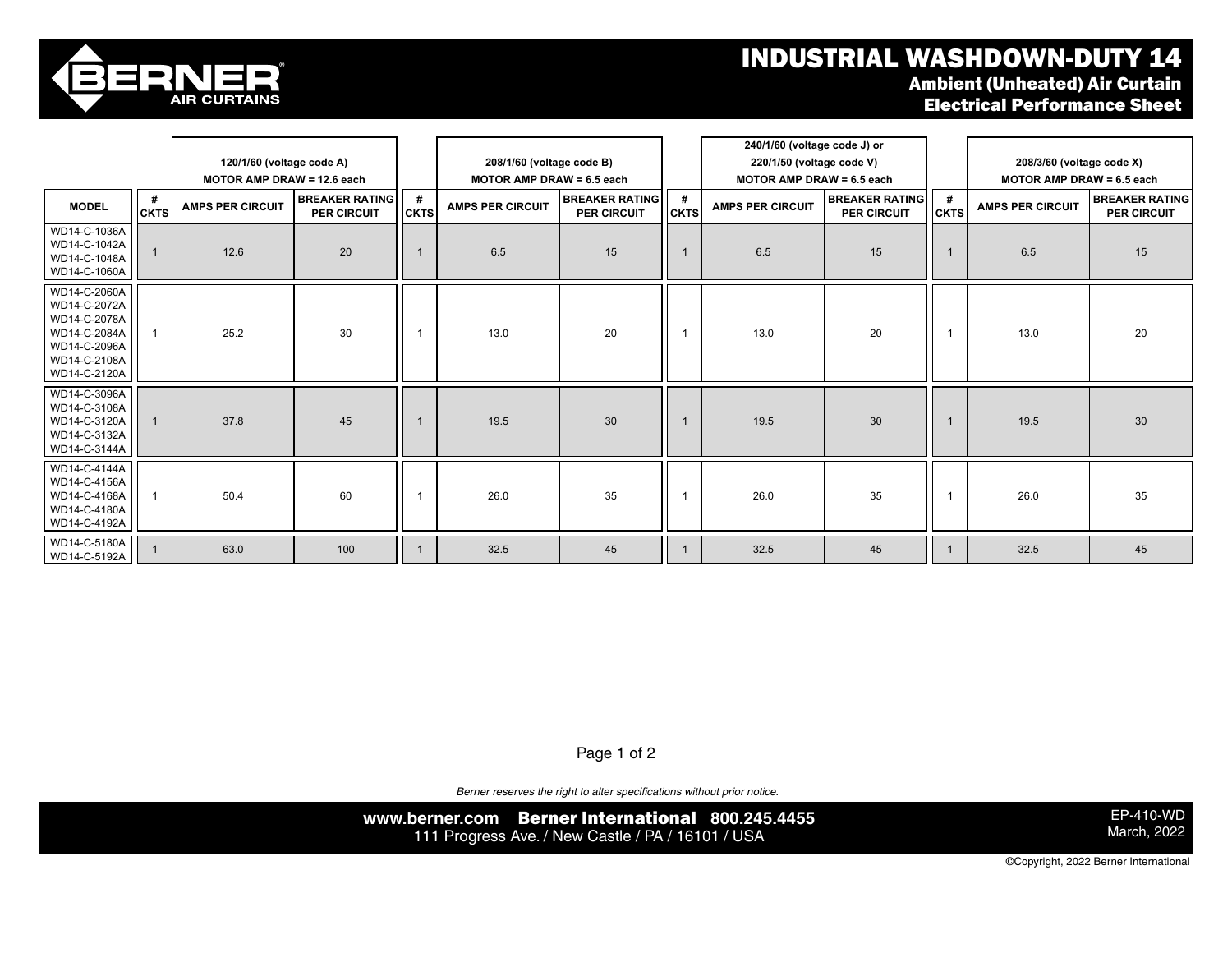## industrial washdown-duty 14 and 20 1 26.0  $\,$  Industrial washdown-duty 14  $\,$ Ambient (Unheated) Air Curtain Electrical Performance Sheet



|                                                                                                              |                  | 240/3/60 (voltage code Y)        |                                      |                  | 480/3/60 (voltage code Z) |                                      |                  | 600/3/60 (voltage code Q) |                                      |                  | 380/3/50 (voltage code O)   |                                      |
|--------------------------------------------------------------------------------------------------------------|------------------|----------------------------------|--------------------------------------|------------------|---------------------------|--------------------------------------|------------------|---------------------------|--------------------------------------|------------------|-----------------------------|--------------------------------------|
|                                                                                                              |                  | <b>MOTOR AMP DRAW = 6.5 each</b> |                                      |                  |                           | MOTOR AMP DRAW = 3.2 each            |                  | MOTOR AMP DRAW = 2.0 each |                                      |                  | MOTOR AMP DRAW = $6.5$ each |                                      |
| <b>MODEL</b>                                                                                                 | #<br><b>CKTS</b> | <b>AMPS PER CIRCUIT</b>          | <b>BREAKER RATING</b><br>PER CIRCUIT | #<br><b>CKTS</b> | <b>AMPS PER CIRCUIT</b>   | <b>BREAKER RATING</b><br>PER CIRCUIT | #<br><b>CKTS</b> | <b>AMPS PER CIRCUIT</b>   | <b>BREAKER RATING</b><br>PER CIRCUIT | #<br><b>CKTS</b> | <b>AMPS PER CIRCUIT</b>     | <b>BREAKER RATING</b><br>PER CIRCUIT |
| WD14-C-1036A<br>WD14-C-1042A<br>WD14-C-1048A<br>WD14-C-1060A                                                 |                  | 6.5                              | 15                                   | $\mathbf{1}$     | 3.2                       | 15                                   |                  | 2.0                       | 15                                   |                  | 6.5                         | 15                                   |
| WD14-C-2060A<br>WD14-C-2072A<br>WD14-C-2078A<br>WD14-C-2084A<br>WD14-C-2096A<br>WD14-C-2108A<br>WD14-C-2120A |                  | 13.0                             | 20                                   | -1               | 6.4                       | 15                                   |                  | 4.0                       | 15                                   | $\mathbf{1}$     | 13.0                        | 20                                   |
| WD14-C-3096A<br>WD14-C-3108A<br>WD14-C-3120A<br>WD14-C-3132A<br>WD14-C-3144A                                 |                  | 19.5                             | 30                                   |                  | 9.6                       | 15                                   |                  | 6.0                       | 15                                   |                  | 19.5                        | 30                                   |
| WD14-C-4144A<br>WD14-C-4156A<br>WD14-C-4168A<br>WD14-C-4180A<br>WD14-C-4192A                                 |                  | 26.0                             | 35                                   | -1               | 12.8                      | 20                                   |                  | 8.0                       | 15                                   | $\overline{1}$   | 26.0                        | 35                                   |
| WD14-C-5180A<br>WD14-C-5192A                                                                                 |                  | 32.5                             | 45                                   |                  | 16.0                      | 20                                   |                  | 10.0                      | 15                                   |                  | 32.5                        | 45                                   |

Page 2 of 2

*Berner reserves the right to alter specifications without prior notice.*

**www.berner.com** Berner International **800.245.4455** 111 Progress Ave. / New Castle / PA / 16101 / USA

EP-410-WD March, 2022

©Copyright, 2022 Berner International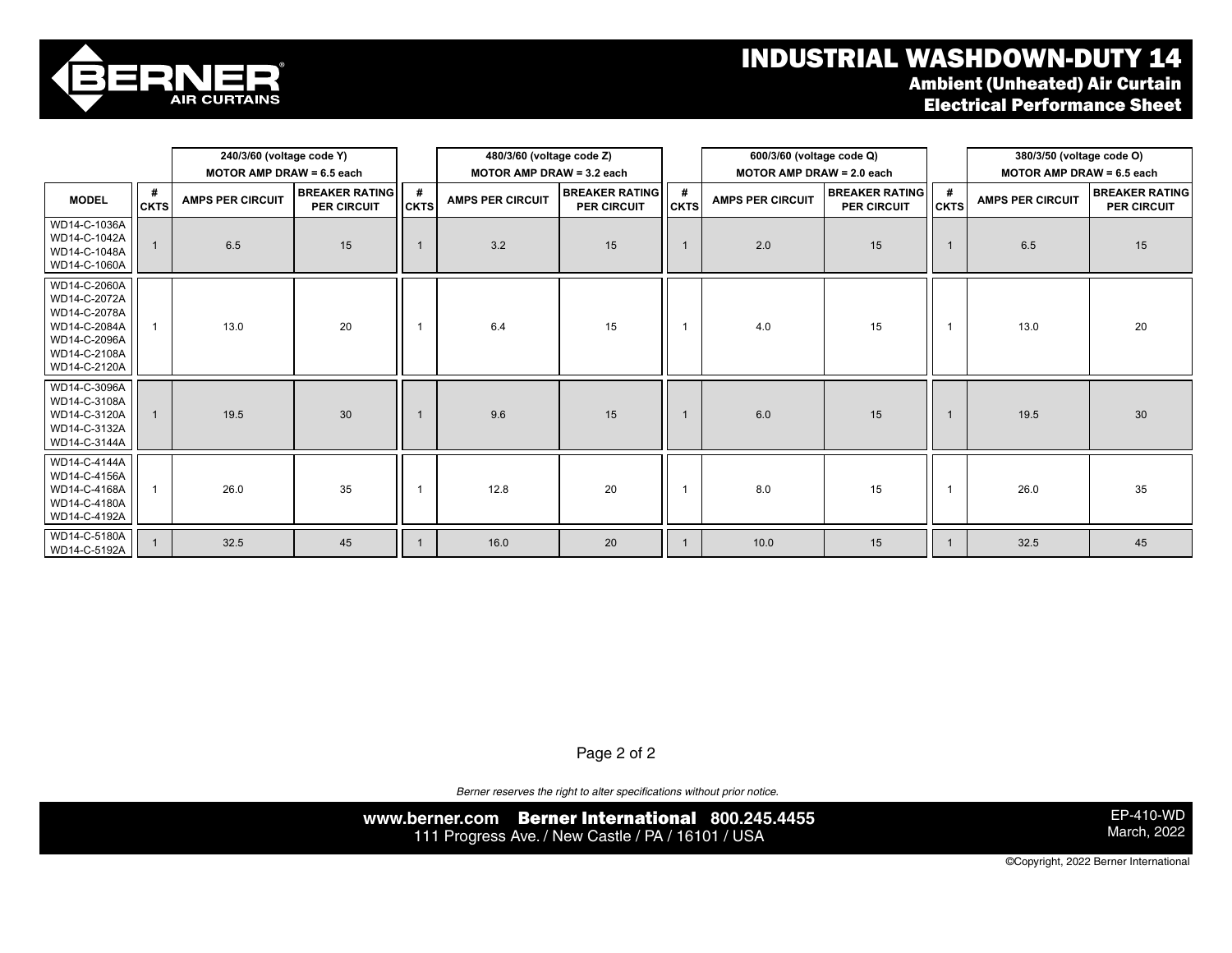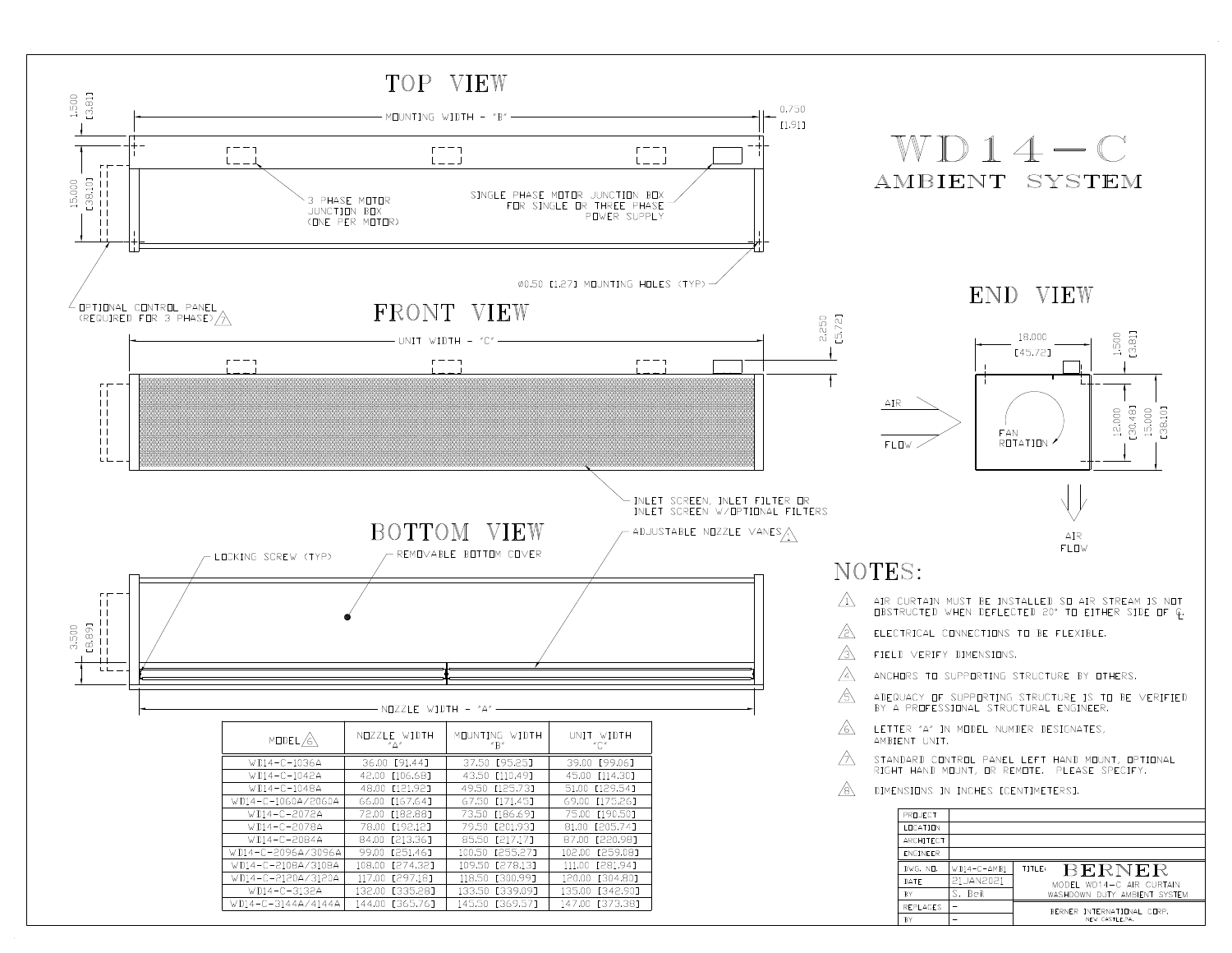

| MODEL A            | NUZZLE WIDTH<br>$"^{\Delta"}$ | MOUNTING WIDTH<br>''R'' | UNIT WIDTH<br>″∩″ |
|--------------------|-------------------------------|-------------------------|-------------------|
| $WDI4-C-4156A$     | 156.00 [396.241               | 157.50 [400.05]         | 159.00 [403.86]   |
| $WDI4-C-4168A$     | 168.00 [426.72]               | 169.50 [430.53]         | 171.00 [434.34]   |
| WD14-C-4180A/5180A | 180.00 [457.20]               | 181.50 [461.01]         | 183.00 [464.82]   |
| W114-C-4192A/5192A | 192.00 [487.68]               | 193.50 [491.49]         | 195.00 [495.30]   |
|                    |                               |                         |                   |

| DIMENSIONS IN INCHES ECENTIMETERST. |               |                              |  |  |  |  |  |
|-------------------------------------|---------------|------------------------------|--|--|--|--|--|
| PRILIFCT                            |               |                              |  |  |  |  |  |
| <b>I FICATION</b>                   |               |                              |  |  |  |  |  |
| ARCHITECT                           |               |                              |  |  |  |  |  |
| <b>FNGINFFR</b>                     |               |                              |  |  |  |  |  |
| DWG. ND.                            | $WD14-C-AMB2$ | <b>BERNER</b><br>TITLE:      |  |  |  |  |  |
| DATE                                | 21JAN2021     | MODEL WD14-C AIR CURTAIN     |  |  |  |  |  |
| <b>BY</b>                           | S. Beil       | WASHDOWN DUTY AMBIENT SYSTEM |  |  |  |  |  |
| <b>REPLACES</b>                     |               | BERNER INTERNATIONAL CORP.   |  |  |  |  |  |
| <b>BY</b>                           |               | NEW CASTLE,PA.               |  |  |  |  |  |

⚠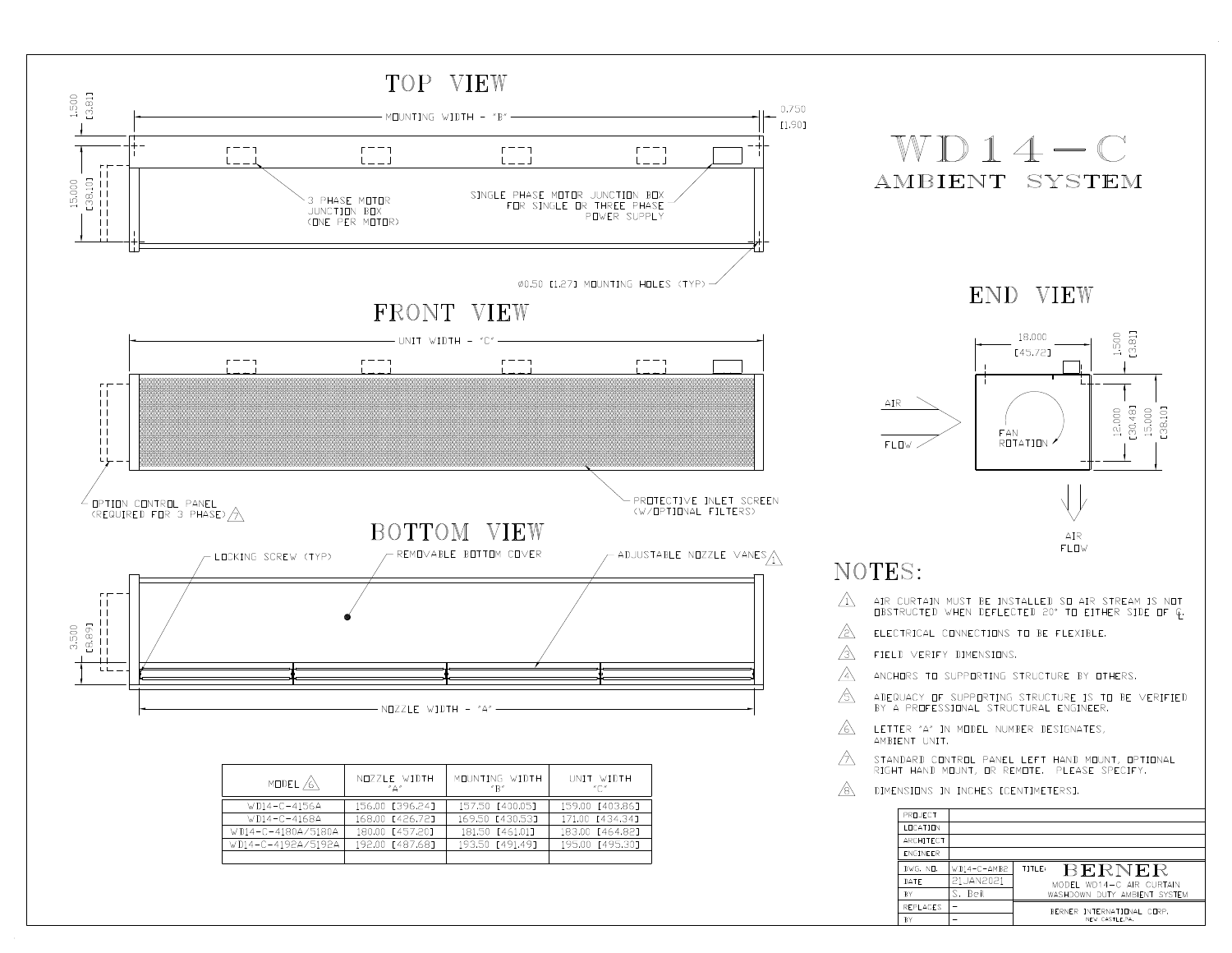